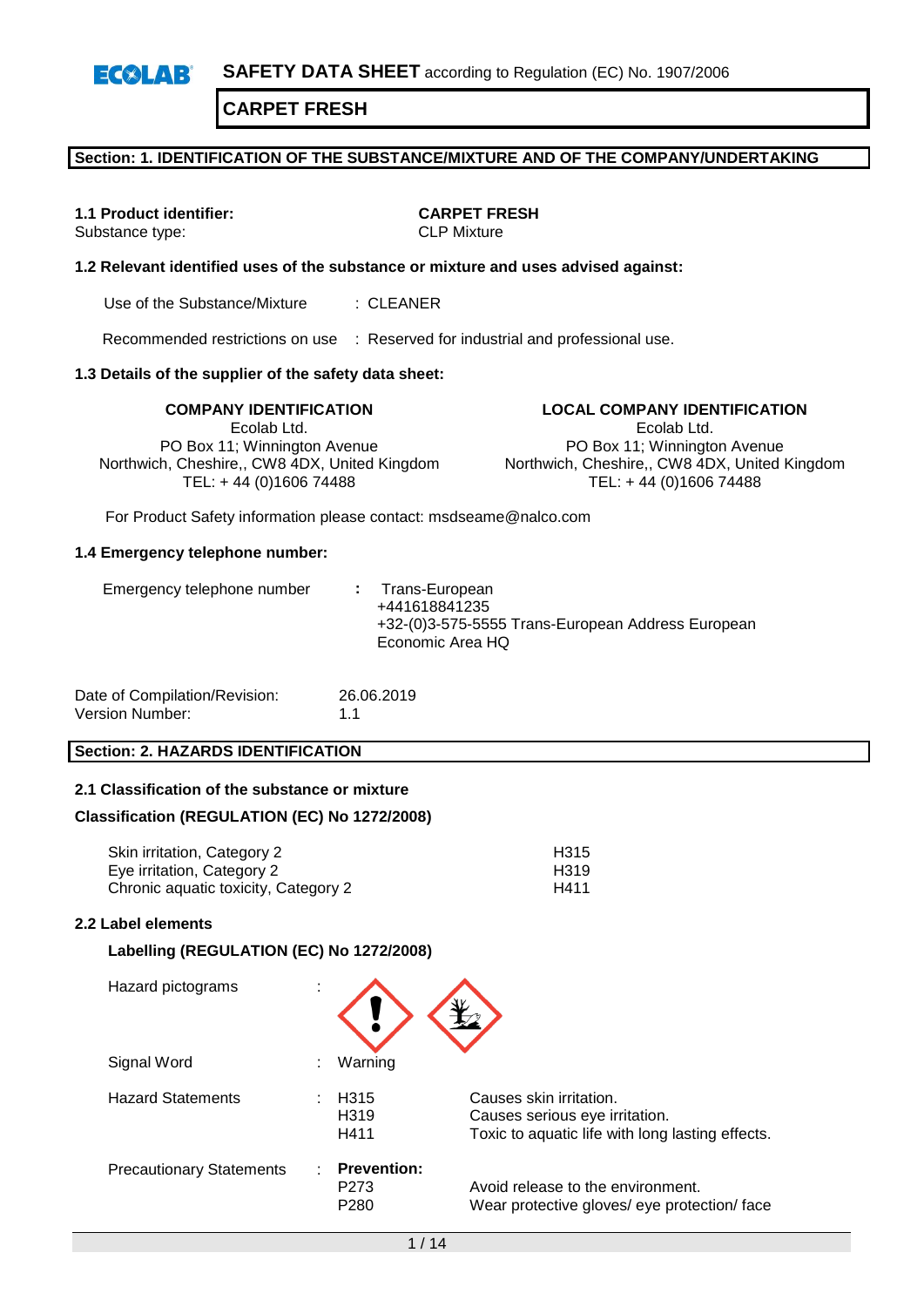protection.

Special labelling of certain : Contains: Limonene May produce an allergic reaction. mixtures

### **2.3 Other hazards**

None known.

### **Section: 3. COMPOSITION/INFORMATION ON INGREDIENTS**

#### **3.2 Mixtures**

### **Hazardous components**

| <b>Chemical Name</b>                         | CAS-No.          | Classification                            | Concentration: |
|----------------------------------------------|------------------|-------------------------------------------|----------------|
|                                              | EC-No.           | (REGULATION (EC) No 1272/2008)            | [%]            |
|                                              | REACH No.        |                                           |                |
| Tetrapotassium Pyrophosphate                 | 7320-34-5        | Eye irritation Category 2; H319           | $5 - 10$       |
|                                              | 230-785-7        |                                           |                |
|                                              | 01-2119489369-18 |                                           |                |
| Dimethyl-Dioctyl-Ammonium                    | 5538-94-3        | Acute toxicity Category 3; H301           | $1 - 2.5$      |
| Chloride                                     | 226-901-0        | Acute toxicity Category 2; H330           |                |
|                                              |                  | Skin corrosion Sub-category 1B; H314      |                |
|                                              |                  | Serious eye damage Category 1; H318       |                |
|                                              |                  | Acute aquatic toxicity Category 1; H400   |                |
|                                              |                  | Chronic aquatic toxicity Category 1; H410 |                |
| Limonene                                     | 5989-27-5        | Nota C Flammable liquids Category 3;      | $0.1 - < 0.25$ |
|                                              | 227-813-5        | H <sub>226</sub>                          |                |
|                                              |                  | Skin irritation Category 2; H315          |                |
|                                              |                  | Skin sensitization Category 1; H317       |                |
|                                              |                  | Acute aquatic toxicity Category 1; H400   |                |
|                                              |                  | Chronic aquatic toxicity Category 1; H410 |                |
| Substances with a workplace exposure limit : |                  |                                           |                |
| Ethanol                                      | 64-17-5          | Flammable liquids Category 2; H225        | $0.1 - 0.25$   |
|                                              | 200-578-6        |                                           |                |
|                                              |                  |                                           |                |

For the full text of the H-Statements mentioned in this Section, see Section 16.

### **Section: 4. FIRST AID MEASURES**

### **4.1 Description of first aid measures**

| If inhaled              | : Get medical attention if symptoms occur.                                                                                                                                                        |
|-------------------------|---------------------------------------------------------------------------------------------------------------------------------------------------------------------------------------------------|
| In case of skin contact | : Wash off immediately with plenty of water for at least 15<br>minutes.<br>Use a mild soap if available.<br>Get medical attention if irritation develops and persists.                            |
| In case of eye contact  | : Rinse immediately with plenty of water, also under the eyelids,<br>for at least 15 minutes.<br>Remove contact lenses, if present and easy to do. Continue<br>rinsing.<br>Get medical attention. |
| If swallowed            | Rinse mouth.                                                                                                                                                                                      |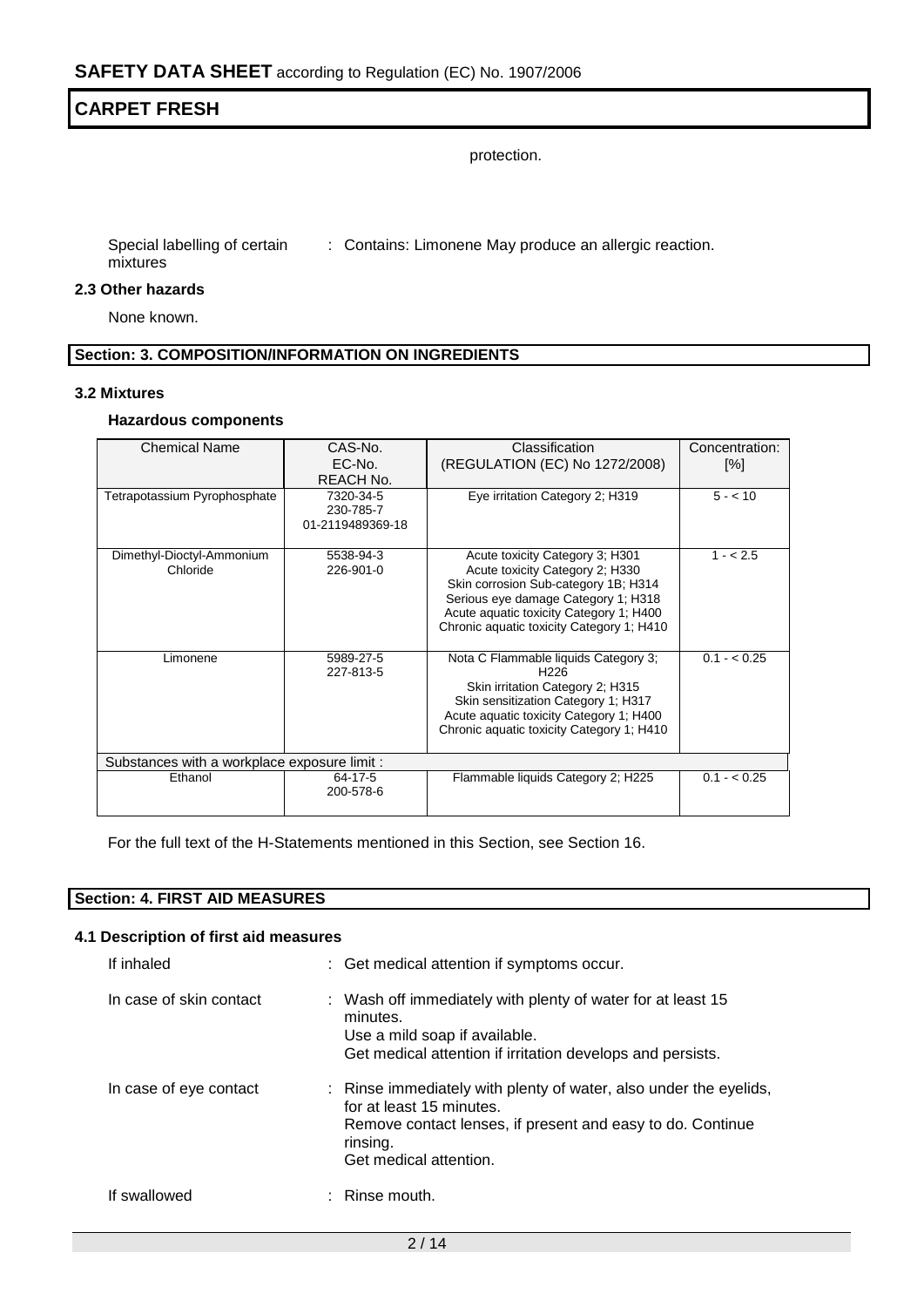| <b>CARPET FRESH</b>                                       |                                                                                                                                                                                                                                                                                                |
|-----------------------------------------------------------|------------------------------------------------------------------------------------------------------------------------------------------------------------------------------------------------------------------------------------------------------------------------------------------------|
|                                                           | Get medical attention if symptoms occur.                                                                                                                                                                                                                                                       |
| Protection of first-aiders                                | : In event of emergency assess the danger before taking action.<br>Do not put yourself at risk of injury. If in doubt, contact<br>emergency responders. Use personal protective equipment as<br>required.                                                                                      |
|                                                           | 4.2 Most important symptoms and effects, both acute and delayed                                                                                                                                                                                                                                |
|                                                           | See Section 11 for more detailed information on health effects and symptoms.                                                                                                                                                                                                                   |
|                                                           | 4.3 Indication of immediate medical attention and special treatment needed                                                                                                                                                                                                                     |
| Treatment                                                 | : Treat symptomatically.                                                                                                                                                                                                                                                                       |
|                                                           |                                                                                                                                                                                                                                                                                                |
| <b>Section: 5. FIREFIGHTING MEASURES</b>                  |                                                                                                                                                                                                                                                                                                |
| 5.1 Extinguishing media                                   |                                                                                                                                                                                                                                                                                                |
| Suitable extinguishing media                              | : Use extinguishing measures that are appropriate to local<br>circumstances and the surrounding environment.                                                                                                                                                                                   |
| 5.2 Special hazards arising from the substance or mixture |                                                                                                                                                                                                                                                                                                |
| Specific hazards during<br>firefighting                   | : Not flammable or combustible.                                                                                                                                                                                                                                                                |
| Hazardous combustion<br>products                          | Depending on combustion properties, decomposition products<br>may include following materials:<br>Carbon oxides<br>Oxides of phosphorus                                                                                                                                                        |
| 5.3 Advice for firefighters                               |                                                                                                                                                                                                                                                                                                |
| Special protective equipment<br>for firefighters          | : Use personal protective equipment.                                                                                                                                                                                                                                                           |
| Further information                                       | : Collect contaminated fire extinguishing water separately. This<br>must not be discharged into drains. Fire residues and<br>contaminated fire extinguishing water must be disposed of in<br>accordance with local regulations. In the event of fire and/or<br>explosion do not breathe fumes. |
| <b>Section: 6. ACCIDENTAL RELEASE MEASURES</b>            |                                                                                                                                                                                                                                                                                                |
|                                                           | 6.1 Personal precautions, protective equipment and emergency procedures                                                                                                                                                                                                                        |
| Advice for non-emergency<br>personnel                     | : Ensure adequate ventilation.<br>Ensure clean-up is conducted by trained personnel only.                                                                                                                                                                                                      |

Environmental precautions : Do not allow contact with soil, surface or ground water.

materials.

Advice for emergency

**6.2 Environmental precautions**

responders

Refer to protective measures listed in sections 7 and 8.

: If specialised clothing is required to deal with the spillage, take note of any information in Section 8 on suitable and unsuitable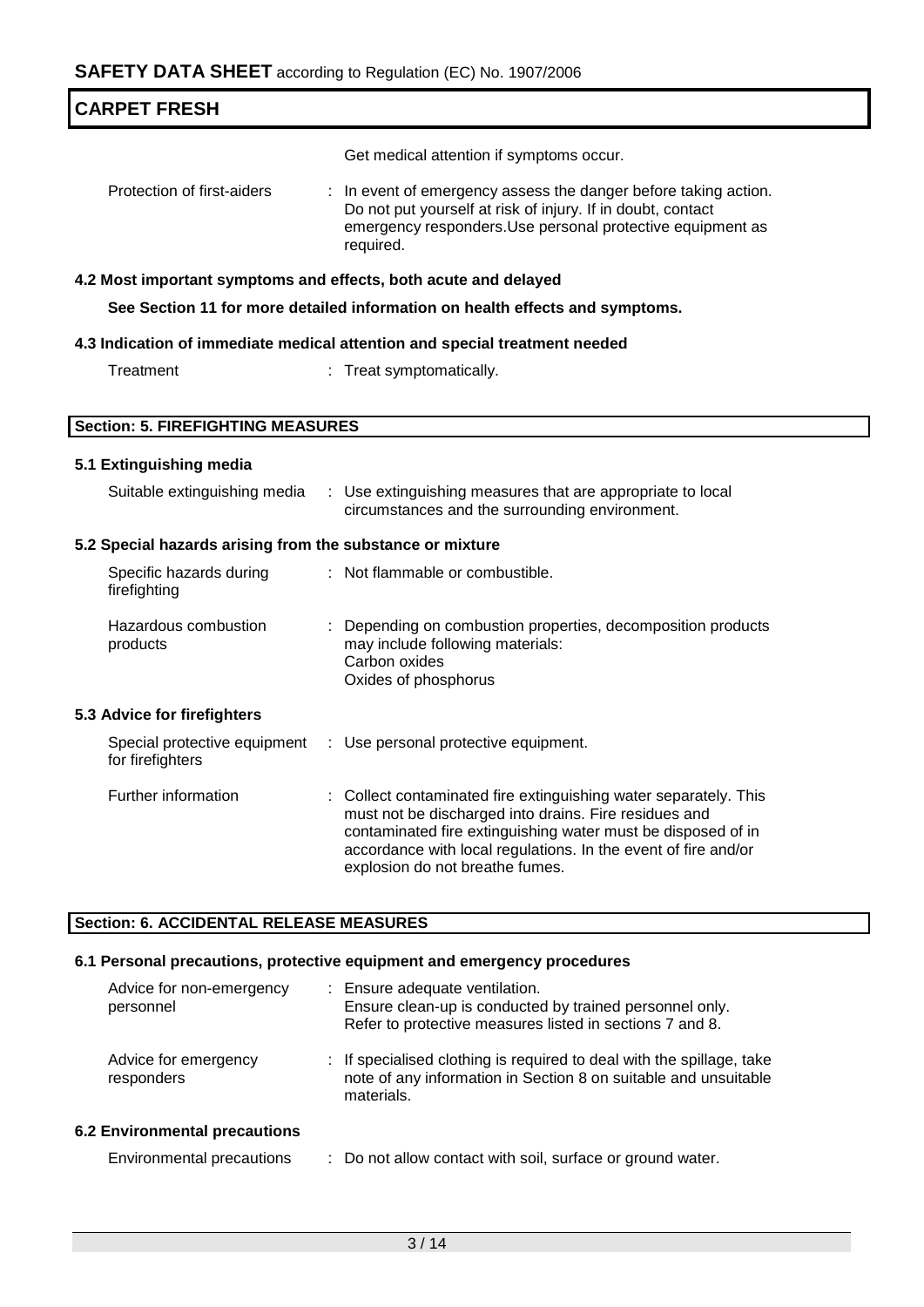### **6.3 Methods and materials for containment and cleaning up**

| Methods for cleaning up | : Stop leak if safe to do so.                                 |
|-------------------------|---------------------------------------------------------------|
|                         | Contain spillage, and then collect with non-combustible       |
|                         | absorbent material, (e.g. sand, earth, diatomaceous earth,    |
|                         | vermiculite) and place in container for disposal according to |
|                         | local / national regulations (see section 13).                |
|                         | Flush away traces with water.                                 |
|                         | For large spills, dike spilled material or otherwise contain  |
|                         | material to ensure runoff does not reach a waterway.          |

#### **6.4 Reference to other sections**

See Section 1 for emergency contact information. For personal protection see section 8. See Section 13 for additional waste treatment information.

### **Section: 7. HANDLING AND STORAGE**

### **7.1 Precautions for safe handling**

| Advice on safe handling                                          | : Avoid contact with skin and eyes. Wash hands thoroughly<br>after handling. Use only with adequate ventilation.                                                                                         |
|------------------------------------------------------------------|----------------------------------------------------------------------------------------------------------------------------------------------------------------------------------------------------------|
| Hygiene measures                                                 | : Handle in accordance with good industrial hygiene and safety<br>practice. Remove and wash contaminated clothing before re-<br>use. Wash face, hands and any exposed skin thoroughly after<br>handling. |
| 7.2 Conditions for safe storage, including any incompatibilities |                                                                                                                                                                                                          |
| Requirements for storage                                         | : Keep out of reach of children. Keep container tightly closed.                                                                                                                                          |

# areas and containers Store in suitable labelled containers. Suitable material : Keep in properly labelled containers.

### **7.3 Specific end uses**

| : CLEANER |
|-----------|
|           |

### **Section: 8. EXPOSURE CONTROLS/PERSONAL PROTECTION**

### **8.1 Control parameters**

### **Occupational Exposure Limits**

| Components | CAS-No. | Value type (Form<br>of exposure) | Control parameters | Basis      |
|------------|---------|----------------------------------|--------------------|------------|
| Ethanol    | 64-17-5 | OELV - 15 min<br>(STEL)          | $1,000$ ppm        | OEL<br>-IR |

### DNEL

| Tetrapotassium Pyrophosphate | End Use: Workers<br>Exposure routes: Inhalation<br>Potential health effects: long term - systemic<br>Value: 2.79 mg/m3 |
|------------------------------|------------------------------------------------------------------------------------------------------------------------|
| Limonene                     | End Use: Workers<br>Exposure routes: Dermal<br>Potential health effects: short-term - local<br>Value: 0.222 mg/cm2     |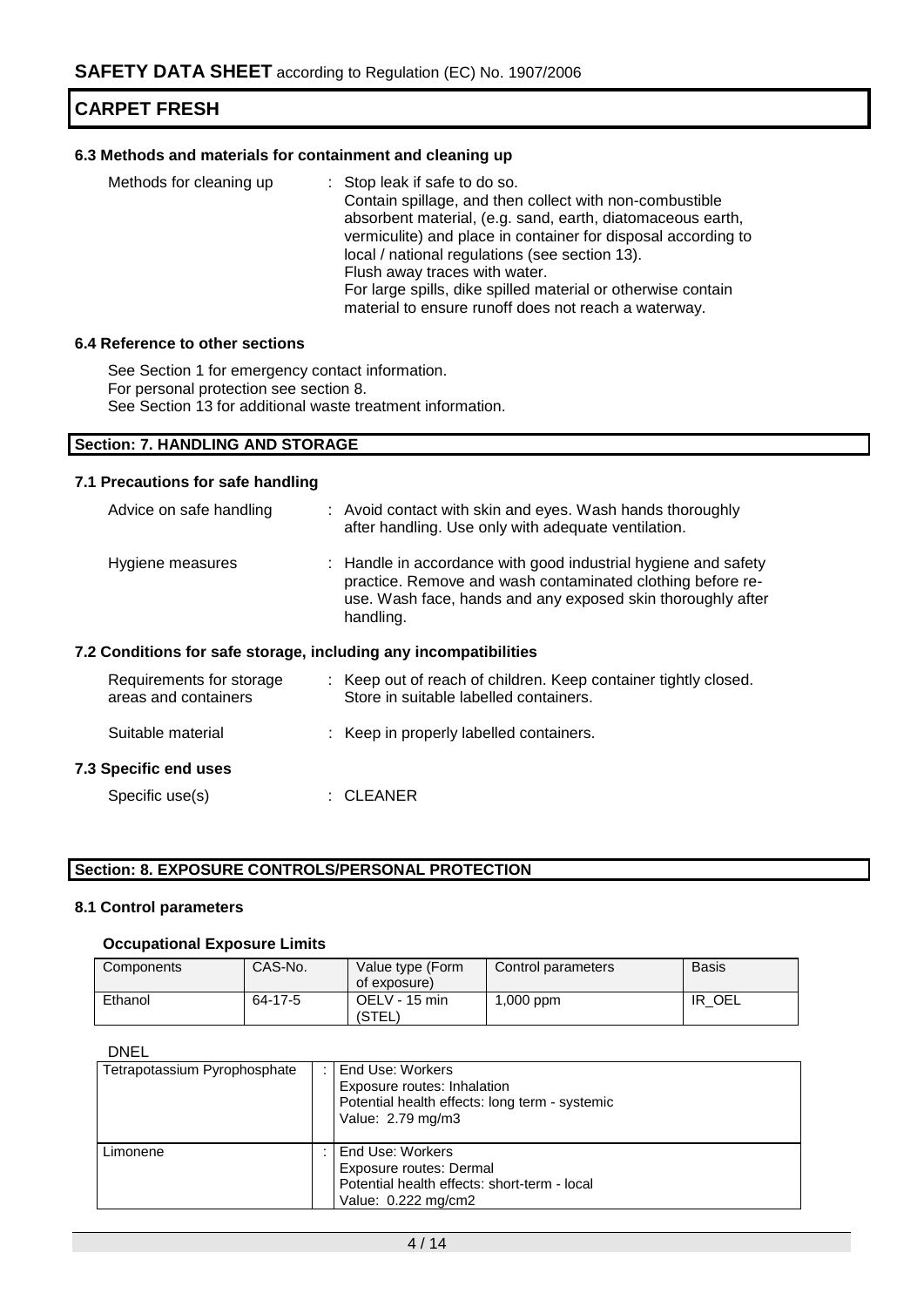|         | End Use: Workers<br>Exposure routes: Inhalation<br>Potential health effects: long term - systemic<br>Value: 33.3 mg/m3 |
|---------|------------------------------------------------------------------------------------------------------------------------|
| Ethanol | End Use: Workers<br>Exposure routes: Inhalation<br>Potential health effects: short-term - local<br>Value: 1900 mg/m3   |
|         | End Use: Workers<br>Exposure routes: Dermal<br>Potential health effects: long term - systemic                          |
|         | End Use: Workers<br>Exposure routes: Inhalation<br>Potential health effects: long term - systemic<br>Value: 950 mg/m3  |

PNEC

| Tetrapotassium Pyrophosphate | ÷  | Fresh water<br>Value: 0.05 mg/l           |
|------------------------------|----|-------------------------------------------|
|                              |    | Marine water<br>Value: 0.005 mg/l         |
|                              |    | Intermittent release<br>Value: 0.5 mg/l   |
|                              |    | <b>STP</b><br>Value: 50 mg/l              |
| Limonene                     | ÷. | Fresh water<br>Value: 0.0054 mg/l         |
|                              |    | Marine water<br>Value: 0.00054 mg/l       |
|                              |    | STP<br>Value: 1.8 mg/l                    |
|                              |    | Fresh water sediment<br>Value: 1.32 mg/kg |
|                              |    | Marine sediment<br>Value: 0.13 mg/kg      |
|                              |    | Soil<br>Value: 0.262 mg/kg                |
|                              |    | Oral<br>Value: 3.33 mg/kg                 |
| Ethanol                      | ÷  | Fresh water<br>Value: 0.96 mg/l           |
|                              |    | Marine water<br>Value: 0.79 mg/l          |
|                              |    | Intermittent release<br>Value: 2.75 mg/l  |
|                              |    | STP                                       |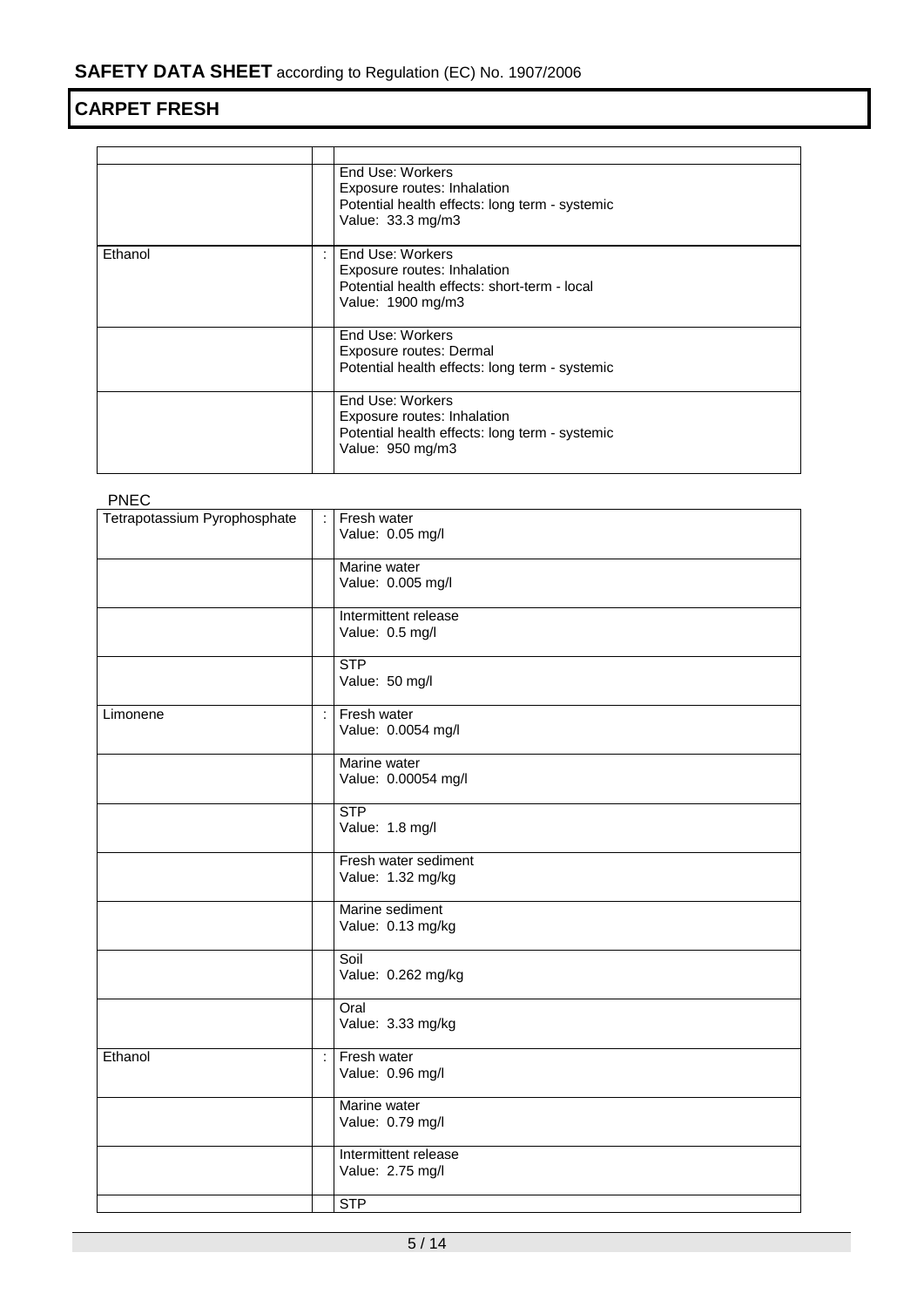|  | Value: 580 mg/l                          |  |  |  |
|--|------------------------------------------|--|--|--|
|  | Fresh water sediment<br>Value: 2.6 mg/kg |  |  |  |
|  |                                          |  |  |  |
|  | Marine sediment<br>Value: 2.9 mg/kg      |  |  |  |
|  | Soil<br>Value: 0.63 mg/kg                |  |  |  |
|  | Oral<br>Value: 0.72 mg/kg                |  |  |  |

### **8.2 Exposure controls**

### **Appropriate engineering controls**

Good general ventilation should be sufficient to control worker exposure to airborne contaminants.

| <b>Individual protection measures</b>     |  |                                                                                                                                                                                                                                                                                                                                                                                                       |  |  |
|-------------------------------------------|--|-------------------------------------------------------------------------------------------------------------------------------------------------------------------------------------------------------------------------------------------------------------------------------------------------------------------------------------------------------------------------------------------------------|--|--|
| Hygiene measures                          |  | Handle in accordance with good industrial hygiene and safety<br>practice. Remove and wash contaminated clothing before re-<br>use. Wash face, hands and any exposed skin thoroughly after<br>handling.                                                                                                                                                                                                |  |  |
| Eye/face protection (EN<br>166)           |  | : Safety glasses with side-shields                                                                                                                                                                                                                                                                                                                                                                    |  |  |
| Hand protection (EN 374)                  |  | Recommended preventive skin protection<br>Gloves<br>Nitrile rubber<br>butyl-rubber<br>Breakthrough time: $1 - 4$ hours<br>Minimum thickness for butyl-rubber 0.3 mm for nitrile rubber<br>0.2 mm or equivalent (please refer to the gloves<br>manufacturer/distributor for advise).<br>Gloves should be discarded and replaced if there is any<br>indication of degradation or chemical breakthrough. |  |  |
| Skin and body protection<br>(EN 14605)    |  | : Wear suitable protective clothing.                                                                                                                                                                                                                                                                                                                                                                  |  |  |
| Respiratory protection (EN<br>143, 14387) |  | : When respiratory risks cannot be avoided or sufficiently<br>limited by technical means of collective protection or by<br>measures, methods or procedures of work organization,<br>consider the use of certified respiratory protection equipment<br>meeting EU requirements (89/656/EEC, (EU) 2016/425), or<br>equivalent, with filter type: A-P                                                    |  |  |
| <b>Environmental exposure controls</b>    |  |                                                                                                                                                                                                                                                                                                                                                                                                       |  |  |
| General advice                            |  | : Consider the provision of containment around storage<br>vessels.                                                                                                                                                                                                                                                                                                                                    |  |  |

### **Section: 9. PHYSICAL AND CHEMICAL PROPERTIES**

### **9.1 Information on basic physical and chemical properties**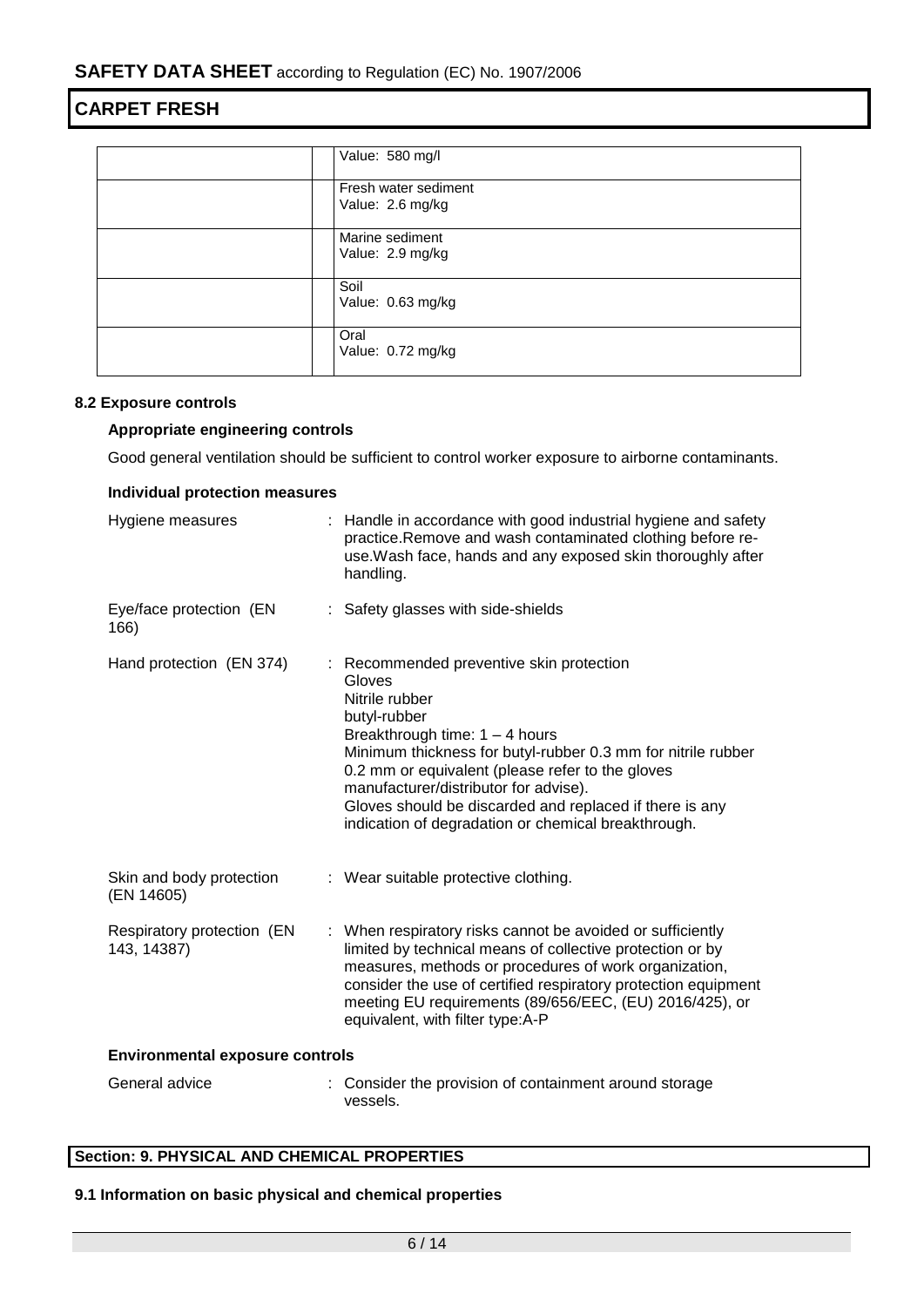| Appearance                                 | liquid                                        |
|--------------------------------------------|-----------------------------------------------|
| Colour                                     | no data available                             |
| Odour                                      | Lemon                                         |
| Flash point                                | >100 °C                                       |
| рH                                         | 9.5 - 10.5, $(20 °C)$                         |
| <b>Odour Threshold</b>                     | no data available                             |
| Melting point/freezing point               | no data available                             |
| Initial boiling point and boiling          | no data available                             |
| range                                      |                                               |
| Evaporation rate                           | no data available                             |
| Flammability (solid, gas)                  | : no data available                           |
| Upper explosion limit                      | no data available                             |
| Lower explosion limit                      | no data available                             |
| Vapour pressure                            | no data available                             |
| Relative vapour density                    | no data available                             |
| Relative density                           | $1.055 - 1.065$                               |
| Solubility(ies)                            |                                               |
| Water solubility                           | : soluble in cold water, soluble in hot water |
| Solubility in other solvents               | : no data available                           |
| Partition coefficient: n-<br>octanol/water | : no data available                           |
| Auto-ignition temperature                  | no data available                             |
| Thermal decomposition                      | : no data available                           |
| Viscosity, dynamic                         | no data available                             |
| Viscosity, kinematic                       | no data available                             |
| <b>Explosive properties</b>                | : no data available                           |
| Oxidizing properties                       | no data available                             |
|                                            |                                               |

### **9.2 Other information**

no data available

### **Section: 10. STABILITY AND REACTIVITY**

### **10.1 Reactivity**

No dangerous reaction known under conditions of normal use.

### **10.2 Chemical stability**

Stable under normal conditions.

### **10.3 Possibility of hazardous reactions**

Hazardous reactions : No dangerous reaction known under conditions of normal use.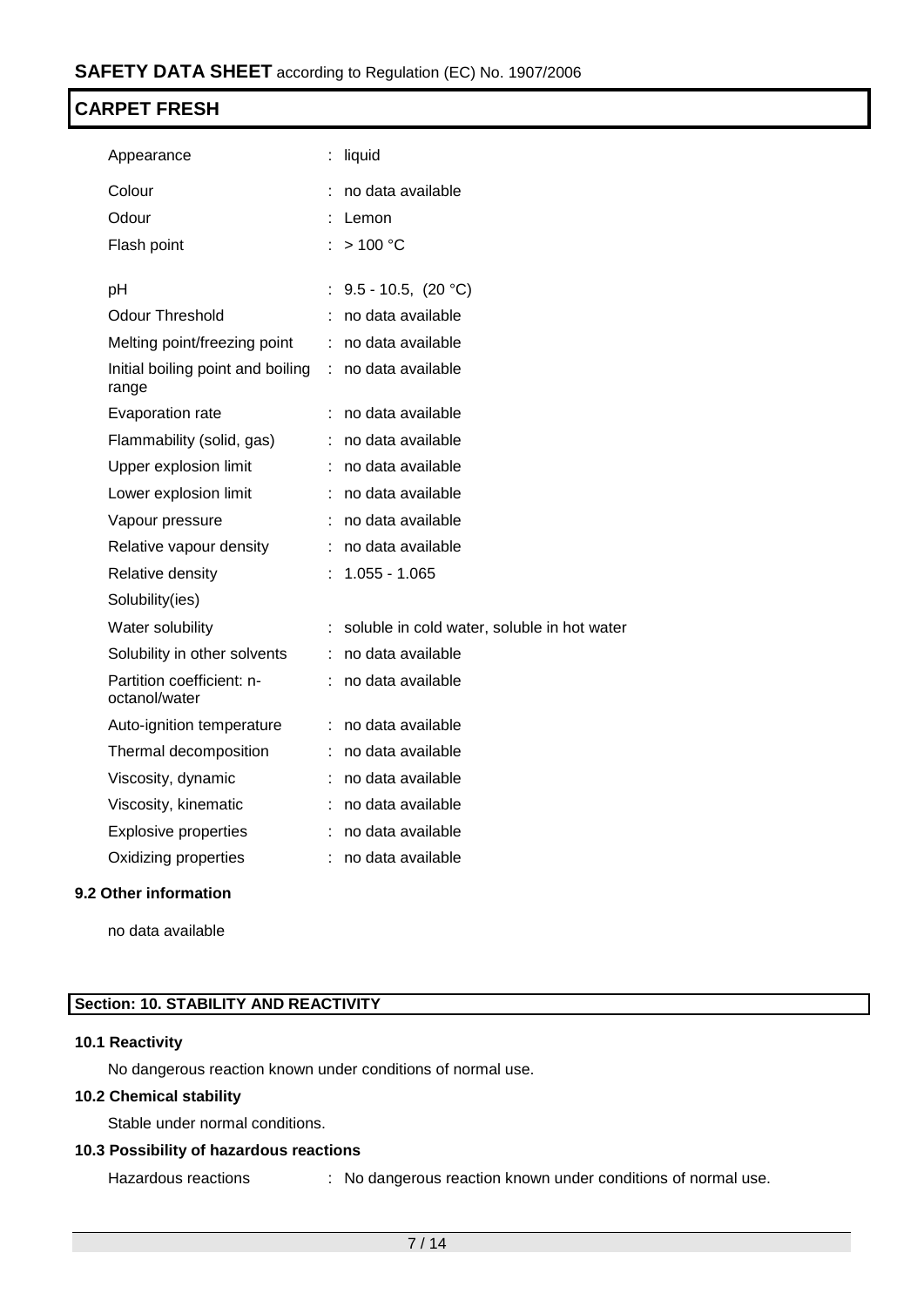| <b>CARPET FRESH</b>                   |                                                                                                |  |  |  |  |
|---------------------------------------|------------------------------------------------------------------------------------------------|--|--|--|--|
| 10.4 Conditions to avoid              |                                                                                                |  |  |  |  |
| Conditions to avoid                   | $\therefore$ None known.                                                                       |  |  |  |  |
| 10.5 Incompatible materials           |                                                                                                |  |  |  |  |
| Materials to avoid                    | : None known                                                                                   |  |  |  |  |
| 10.6 Hazardous decomposition products |                                                                                                |  |  |  |  |
| Hazardous decomposition<br>products   | Depending on combustion properties, decomposition products<br>may include following materials: |  |  |  |  |

### may include following materials: Carbon oxides Oxides of phosphorus

### **Section: 11. TOXICOLOGICAL INFORMATION**

### **11.1 Information on toxicological effects**

| Information on likely routes of | : Inhalation, Eye contact, Skin contact |
|---------------------------------|-----------------------------------------|
| exposure                        |                                         |

### **Toxicity**

### **Product**

| Acute oral toxicity                  | Acute toxicity estimate : $> 2,000$ mg/kg                                                |
|--------------------------------------|------------------------------------------------------------------------------------------|
| Acute inhalation toxicity            | Acute toxicity estimate : $>$ 5 mg/l<br>Exposure time: 4 h<br>Test atmosphere: dust/mist |
| Acute dermal toxicity                | There is no data available for this product.<br>t                                        |
| Skin corrosion/irritation            | There is no data available for this product.                                             |
| Serious eye damage/eye<br>irritation | There is no data available for this product.                                             |
| Respiratory or skin<br>sensitization | : There is no data available for this product.                                           |
| Carcinogenicity                      | There is no data available for this product.                                             |
| Reproductive effects                 | There is no data available for this product.                                             |
| Germ cell mutagenicity               | There is no data available for this product.                                             |
| Teratogenicity                       | There is no data available for this product.                                             |
| STOT - single exposure               | There is no data available for this product.                                             |
| STOT - repeated exposure             | There is no data available for this product.<br>÷                                        |
| Aspiration toxicity                  | There is no data available for this product.                                             |
| <b>Components</b>                    |                                                                                          |
| Acute oral toxicity                  | Tetrapotassium Pyrophosphate<br>÷<br>LD50 rat: > 2,000 mg/kg                             |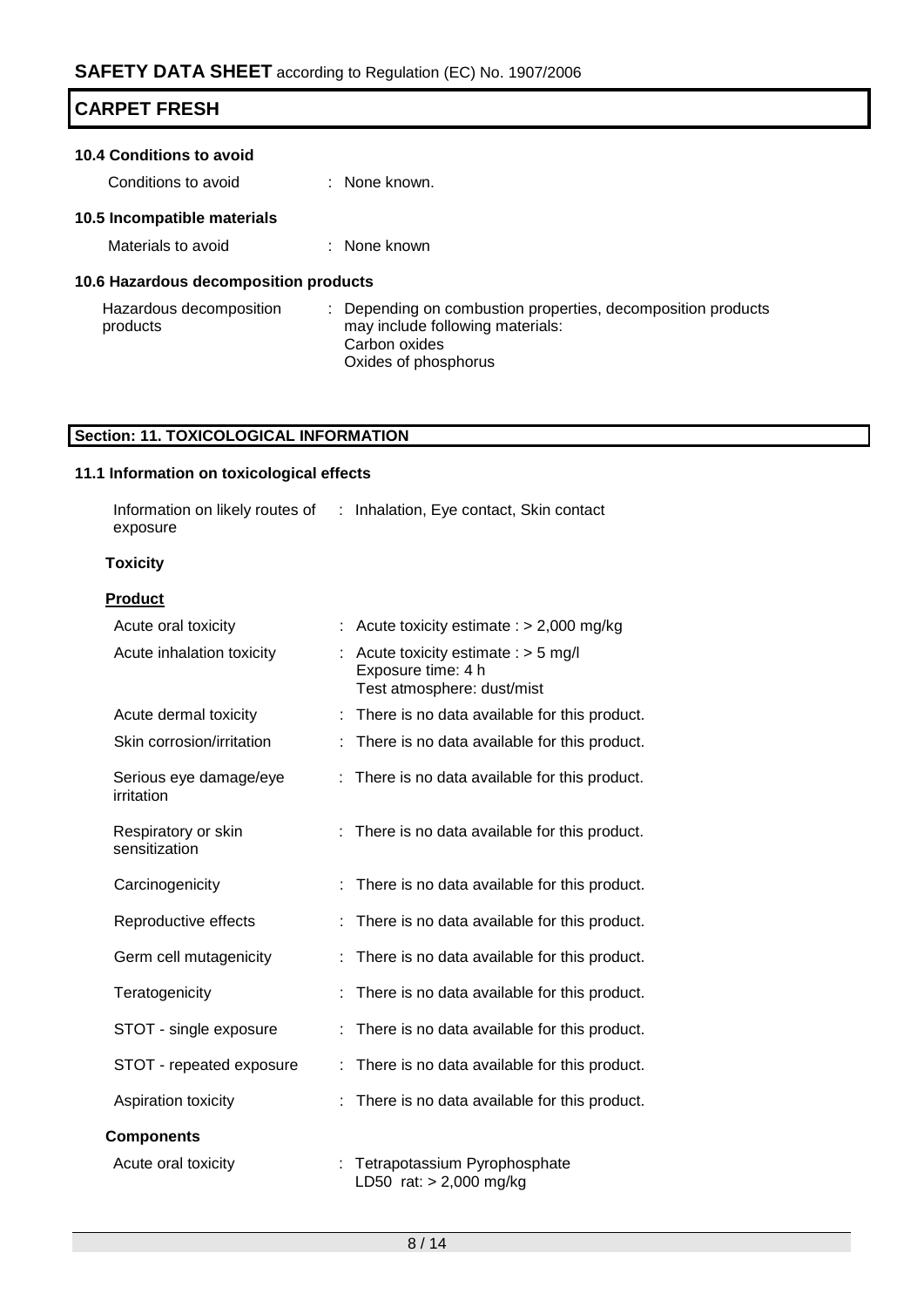| <b>CARPET FRESH</b>                   |                                                                                                                 |
|---------------------------------------|-----------------------------------------------------------------------------------------------------------------|
|                                       | Dimethyl-Dioctyl-Ammonium Chloride<br>LD50 rat: 238 mg/kg                                                       |
|                                       | Limonene<br>LD50 rat: 4,400 mg/kg                                                                               |
|                                       | Ethanol<br>LD50 rat: 10,470 mg/kg                                                                               |
| <b>Components</b>                     |                                                                                                                 |
| Acute inhalation toxicity             | : Dimethyl-Dioctyl-Ammonium Chloride<br>LC50 rat: 0.07 mg/l<br>Exposure time: 4 h<br>Test atmosphere: dust/mist |
|                                       | Ethanol<br>LC50 rat: 117 mg/l<br>Exposure time: 4 h<br>Test atmosphere: vapour                                  |
| <b>Components</b>                     |                                                                                                                 |
| Acute dermal toxicity                 | : Dimethyl-Dioctyl-Ammonium Chloride<br>LD50 rabbit: 2,930 mg/kg                                                |
|                                       | Limonene<br>LD50 rabbit: $> 5,000$ mg/kg                                                                        |
|                                       | Ethanol<br>LD50 rabbit: > 15,800 mg/kg                                                                          |
| <b>Potential Health Effects</b>       |                                                                                                                 |
| Eyes                                  | Causes serious eye irritation.                                                                                  |
| Skin                                  | Causes skin irritation.                                                                                         |
| Ingestion                             | Health injuries are not known or expected under normal<br>use.                                                  |
| Inhalation                            | Health injuries are not known or expected under normal<br>use.                                                  |
| <b>Chronic Exposure</b>               | : Health injuries are not known or expected under normal<br>use.                                                |
| <b>Experience with human exposure</b> |                                                                                                                 |
| Eye contact                           | Redness, Pain, Irritation                                                                                       |
| Skin contact                          | Redness, Irritation                                                                                             |
| Ingestion                             | No symptoms known or expected.                                                                                  |
| Inhalation                            | No symptoms known or expected.                                                                                  |
| <b>Further information</b>            | no data available                                                                                               |

### **Section: 12. ECOLOGICAL INFORMATION**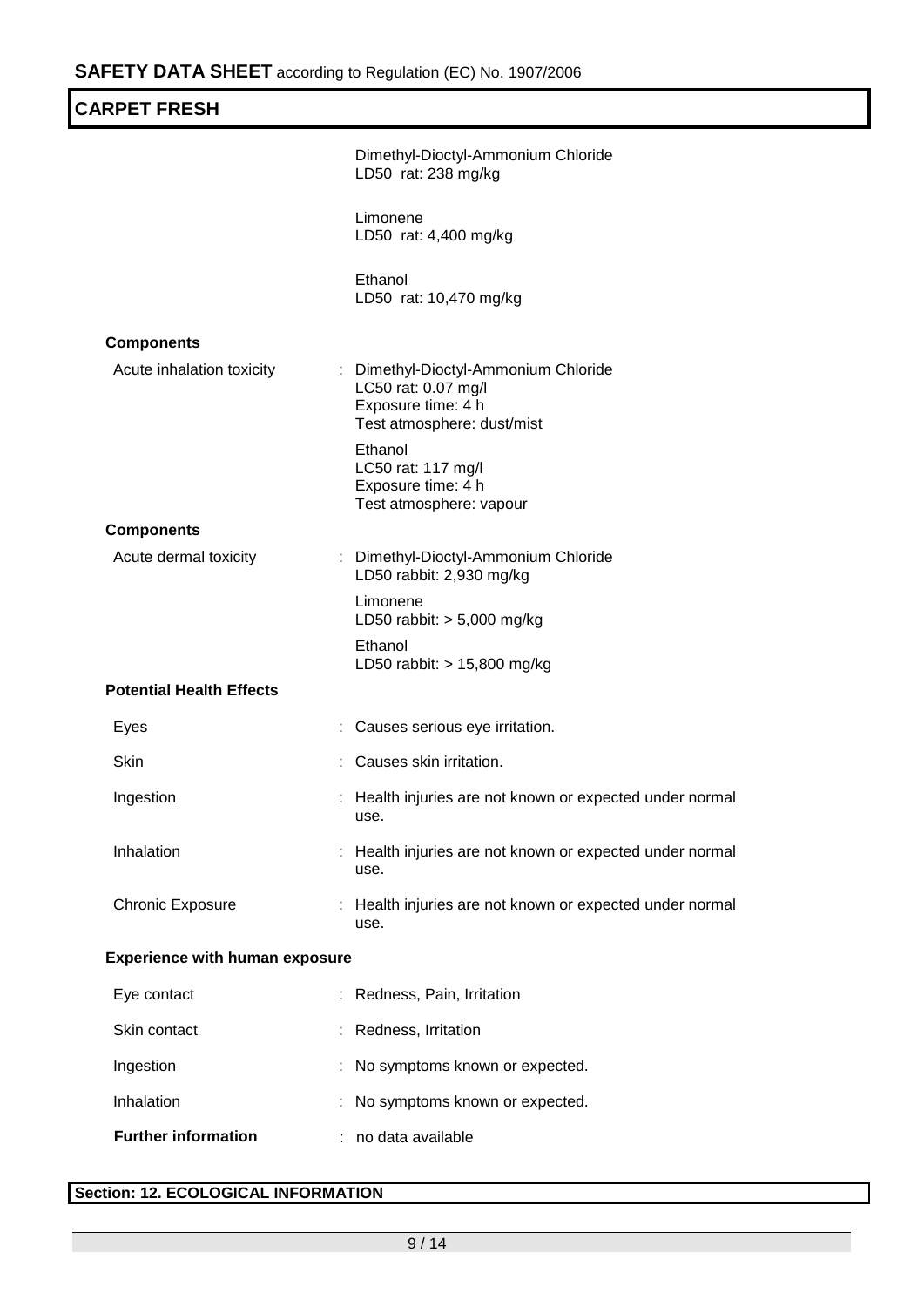### **12.1 Ecotoxicity**

| <b>Product</b>                                         |                                                                                                            |
|--------------------------------------------------------|------------------------------------------------------------------------------------------------------------|
| <b>Environmental Effects</b>                           | : Toxic to aquatic life with long lasting effects.                                                         |
| Toxicity to fish                                       | no data available                                                                                          |
| Toxicity to daphnia and other<br>aquatic invertebrates | : no data available                                                                                        |
| Toxicity to algae                                      | : no data available                                                                                        |
| <b>Components</b>                                      |                                                                                                            |
| Toxicity to fish                                       | : Dimethyl-Dioctyl-Ammonium Chloride<br>96 h LC50 Oncorhynchus mykiss (rainbow trout): 0.35<br>mg/l        |
|                                                        | Limonene<br>96 h LC50 Fathead Minnow: 0.72 mg/l<br>Method: OECD 203                                        |
|                                                        | Ethanol<br>96 h LC50 Pimephales promelas (fathead minnow): ><br>100 mg/l                                   |
| <b>Components</b>                                      |                                                                                                            |
| Toxicity to daphnia and other<br>aquatic invertebrates | : Tetrapotassium Pyrophosphate<br>48 h EC50 Daphnia: > 100 mg/l                                            |
|                                                        | Dimethyl-Dioctyl-Ammonium Chloride<br>96 h LC50 Americamysis bahia: 0.073 mg/l                             |
|                                                        | Limonene<br>48 h EC50 Daphnia magna: 0.36 mg/l<br>Method: OECD 202                                         |
| <b>Components</b>                                      |                                                                                                            |
| Toxicity to algae                                      | : Dimethyl-Dioctyl-Ammonium Chloride<br>72 h EC50 Pseudokirchneriella subcapitata (algae):<br>$0.122$ mg/l |
|                                                        | Limonene<br>72 h EC50 Desmodesmus subspicatus (green algae):<br>ca. $8 \text{ mg/l}$<br>Method: OECD 201   |
| <b>Components</b>                                      |                                                                                                            |
| Toxicity to bacteria                                   | : Limonene<br>3 h EC50 Sewage Microorganisms: 209 mg/l<br>Method: OECD 209                                 |
| <b>Components</b>                                      |                                                                                                            |
| Toxicity to fish (Chronic<br>toxicity)                 | : Dimethyl-Dioctyl-Ammonium Chloride<br>33 d NOEC Pimephales promelas (fathead minnow):<br>$0.018$ mg/l    |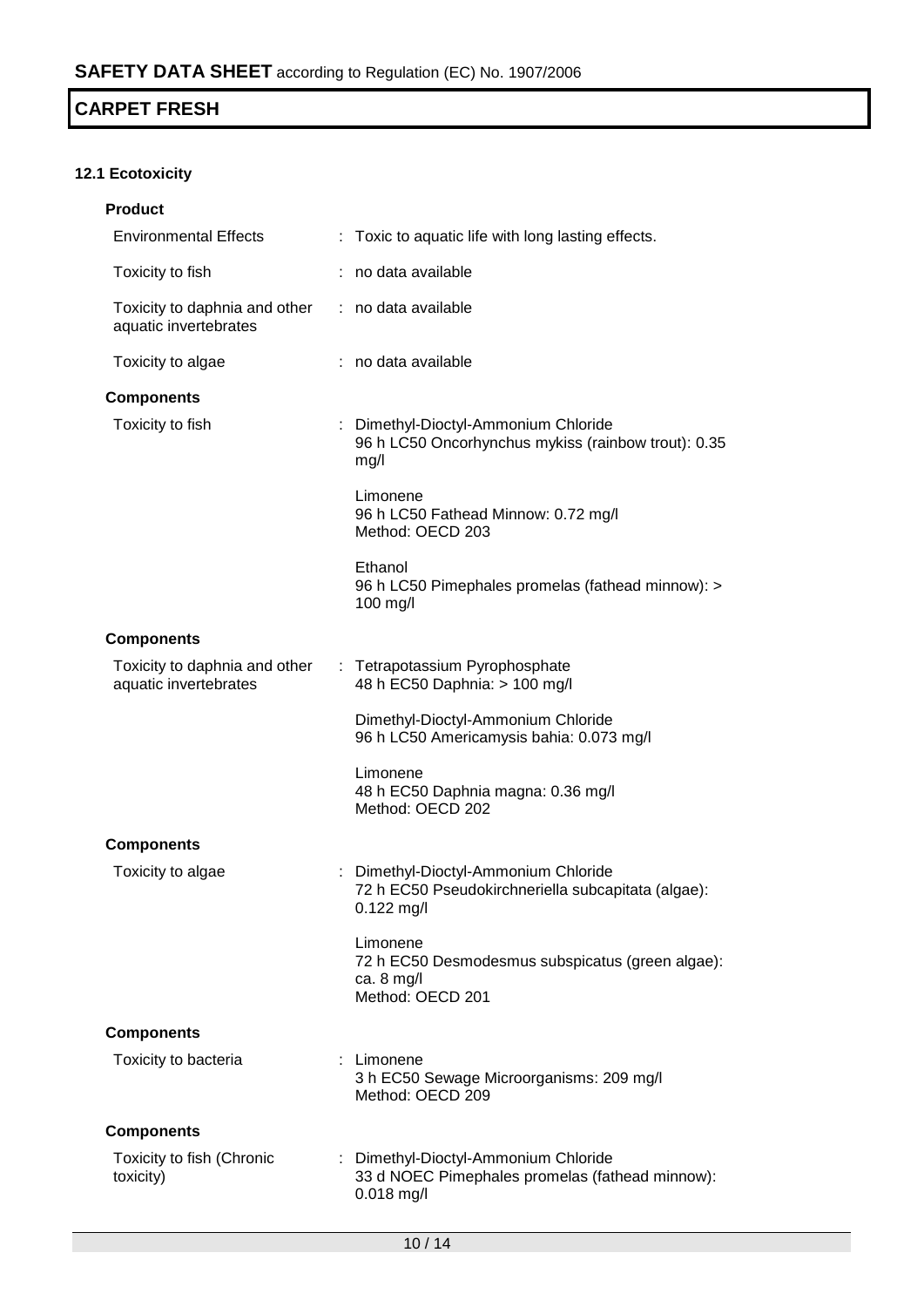### **Components**

| Toxicity to daphnia and other<br>aquatic invertebrates (Chronic<br>toxicity) | : Dimethyl-Dioctyl-Ammonium Chloride<br>21 d NOEC Daphnia magna (Water flea): 0.027 mg/l |
|------------------------------------------------------------------------------|------------------------------------------------------------------------------------------|
|                                                                              | Limonene                                                                                 |
|                                                                              | 16 d NOEC Daphnia: 0.115 mg/l                                                            |
|                                                                              | Method: Calculated                                                                       |

### **12.2 Persistence and degradability**

### **Product**

no data available

### **Components**

| Biodegradability |  |
|------------------|--|
|------------------|--|

: Tetrapotassium Pyrophosphate Result: Not applicable - inorganic

Dimethyl-Dioctyl-Ammonium Chloride Result: Poorly biodegradable

Limonene Result: Readily biodegradable.

Limonene Result: Readily biodegradable.

Ethanol Result: Readily biodegradable.

### **12.3 Bioaccumulative potential**

no data available

### **12.4 Mobility in soil**

no data available

### **12.5 Results of PBT and vPvB assessment**

### **Product**

Assessment : This substance/mixture contains no components considered to be either persistent, bioaccumulative and toxic (PBT), or very persistent and very bioaccumulative (vPvB) at levels of 0.1% or higher.

### **12.6 Other adverse effects**

no data available

### **Section: 13. DISPOSAL CONSIDERATIONS**

Dispose of in accordance with the European Directives on waste and hazardous waste.Waste codes should be assigned by the user, preferably in discussion with the waste disposal authorities.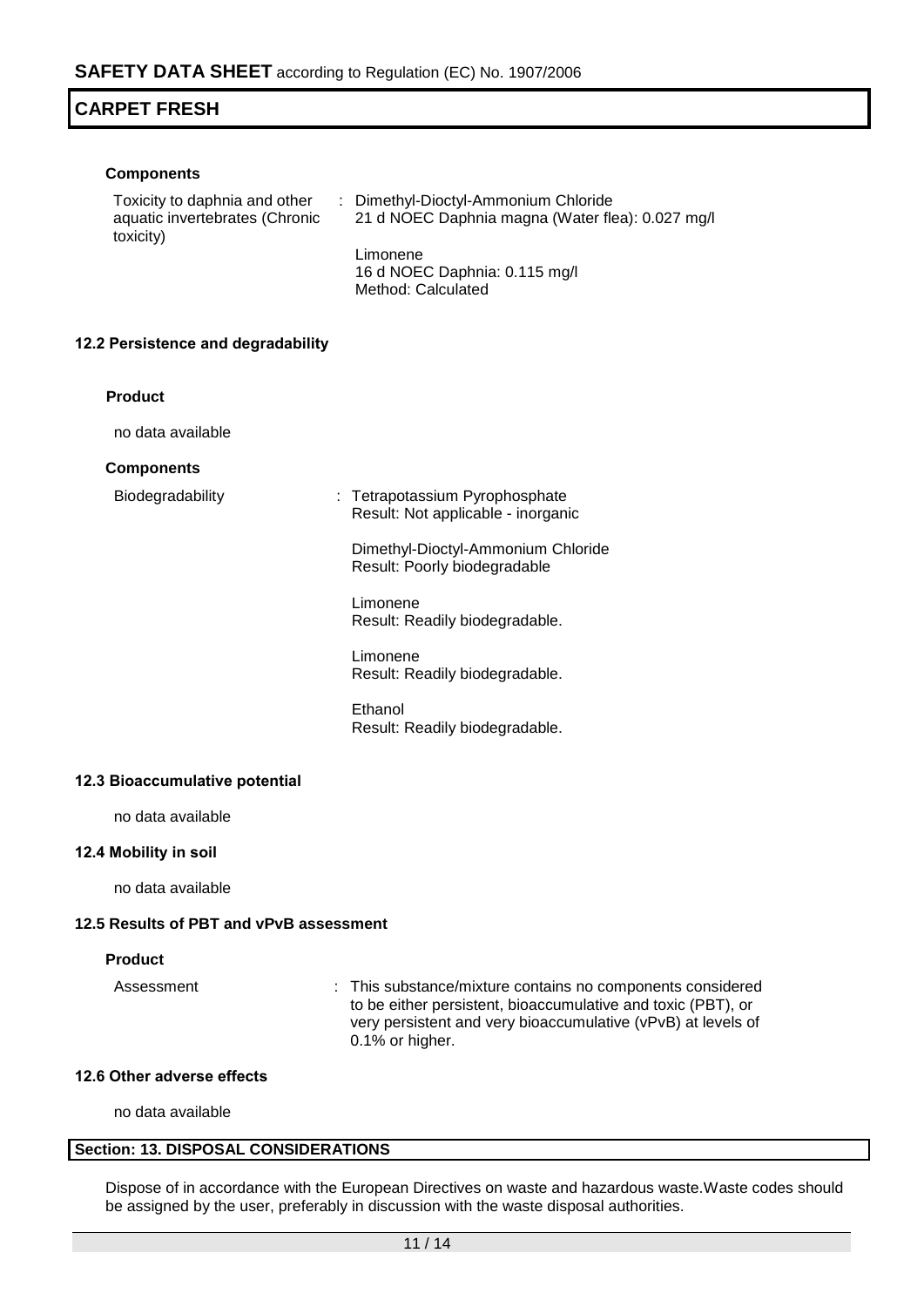### **13.1 Waste treatment methods**

| Product                              | : The product should not be allowed to enter drains, water<br>courses or the soil.<br>Where possible recycling is preferred to disposal or<br>incineration.<br>If recycling is not practicable, dispose of in compliance with<br>local regulations.<br>Dispose of wastes in an approved waste disposal facility.                                                                                                                                                                                                |
|--------------------------------------|-----------------------------------------------------------------------------------------------------------------------------------------------------------------------------------------------------------------------------------------------------------------------------------------------------------------------------------------------------------------------------------------------------------------------------------------------------------------------------------------------------------------|
| Contaminated packaging               | : Dispose of as unused product.<br>Empty containers should be taken to an approved waste<br>handling site for recycling or disposal.<br>Do not re-use empty containers.                                                                                                                                                                                                                                                                                                                                         |
| Guidance for Waste Code<br>selection | : Inorganic wastes containing dangerous substances. If this<br>product is used in any further processes, the final user must<br>redefine and assign the most appropriate European Waste<br>Catalogue Code. It is the responsibility of the waste generator<br>to determine the toxicity and physical properties of the<br>material generated to determine the proper waste<br>identification and disposal methods in compliance with<br>applicable European (EU Directive 2008/98/EC) and local<br>regulations. |

### **Section: 14. TRANSPORT INFORMATION**

The shipper/consignor/sender is responsible to ensure that the packaging, labeling, and markings are in compliance with the selected mode of transport.

| Land transport (ADR/ADN/RID)        |                                                                                             |
|-------------------------------------|---------------------------------------------------------------------------------------------|
| 14.1 UN number:                     | <b>UN 3082</b>                                                                              |
| 14.2 UN proper shipping name:       | ENVIRONMENTALLY HAZARDOUS SUBSTANCE, LIQUID,<br>N.O.S. (Dimethyl-Dioctyl-Ammonium Chloride) |
| 14.3 Transport hazard class(es):    | 9                                                                                           |
| 14.4 Packing group:                 | $\mathbf{III}$                                                                              |
| <b>14.5 Environmental hazards:</b>  | Yes                                                                                         |
| 14.6 Special precautions for user:  | Not applicable.                                                                             |
| Air transport (IATA)                |                                                                                             |
| 14.1 UN number:                     | UN 3082                                                                                     |
| 14.2 UN proper shipping name:       | ENVIRONMENTALLY HAZARDOUS SUBSTANCE, LIQUID,<br>N.O.S. (Dimethyl-Dioctyl-Ammonium Chloride) |
| 14.3 Transport hazard class(es):    | 9                                                                                           |
| 14.4 Packing group:                 | Ш                                                                                           |
| <b>14.5 Environmental hazards:</b>  | Yes                                                                                         |
| 14.6 Special precautions for user:  | Not applicable.                                                                             |
| Sea transport (IMDG/IMO)            |                                                                                             |
| 14.1 UN number:                     | <b>UN 3082</b>                                                                              |
| 14.2 UN proper shipping name:       | ENVIRONMENTALLY HAZARDOUS SUBSTANCE, LIQUID,<br>N.O.S. (Dimethyl-Dioctyl-Ammonium Chloride) |
| 14.3 Transport hazard class(es):    | 9                                                                                           |
| 14.4 Packing group:                 | Ш                                                                                           |
| 14.5 Environmental hazards:         | Yes (Marine Pollutant)                                                                      |
| 14.6 Special precautions for user:  | Not applicable.                                                                             |
| 14.7 Transport in bulk according to | Not applicable.                                                                             |
|                                     |                                                                                             |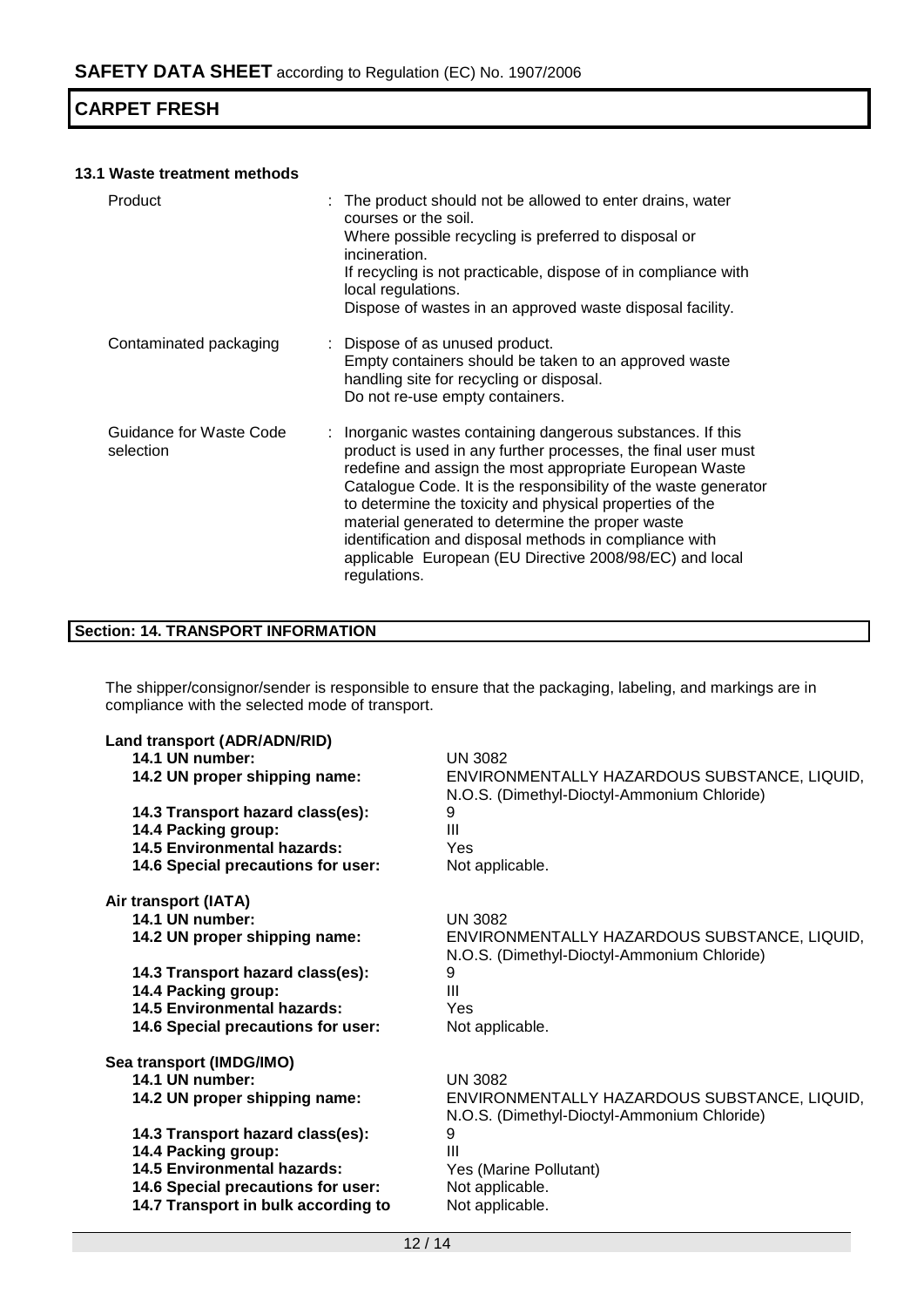**Annex II of MARPOL 73/78 and the IBC Code:**

### **Section: 15. REGULATORY INFORMATION**

**15.1 Safety, health and environmental regulations/legislation specific for the substance or mixture:**

### **INTERNATIONAL CHEMICAL CONTROL LAWS**

### **15.2 Chemical Safety Assessment:**

No Chemical Safety Assessment has been carried out on the product.

### **Section: 16. OTHER INFORMATION**

### **Procedure used to derive the classification according to REGULATION (EC) No 1272/2008**

| <b>Classification</b>            | <b>Justification</b> |  |
|----------------------------------|----------------------|--|
| Skin irritation 2. H315          | Calculation method   |  |
| Eve irritation 2. H319           | Calculation method   |  |
| Chronic aquatic toxicity 2, H411 | Calculation method   |  |

**Full text of H-Statements**

| H <sub>225</sub>  | Highly flammable liquid and vapour.                   |
|-------------------|-------------------------------------------------------|
| H <sub>226</sub>  | Flammable liquid and vapour.                          |
| H <sub>301</sub>  | Toxic if swallowed.                                   |
| H <sub>3</sub> 14 | Causes severe skin burns and eye damage.              |
| H <sub>3</sub> 15 | Causes skin irritation.                               |
| H <sub>3</sub> 17 | May cause an allergic skin reaction.                  |
| H <sub>3</sub> 18 | Causes serious eye damage.                            |
| H <sub>3</sub> 19 | Causes serious eye irritation.                        |
| H330              | Fatal if inhaled.                                     |
| H400              | Very toxic to aquatic life.                           |
| H410              | Very toxic to aquatic life with long lasting effects. |

### **Full text of other abbreviations**

ADN – European Agreement concerning the International Carriage of Dangerous Goods by Inland Waterways; ADR – European Agreement concerning the International Carriage of Dangerous Goods by Road; AICS – Australian Inventory of Chemical Substances; ASTM – American Society for the Testing of Materials; bw - Body weight; CLP - Classification Labelling Packaging Regulation; Regulation (EC) No 1272/2008; CMR – Carcinogen, Mutagen or Reproductive Toxicant; DIN – Standard of the German Institute for Standardisation; DSL – Domestic Substances List (Canada); ECHA – European Chemicals Agency; EC-Number – European Community number; ECx – Concentration associated with x% response; ELx – Loading rate associated with x% response; EmS – Emergency Schedule; ENCS – Existing and New Chemical Substances (Japan); ErCx – Concentration associated with x% growth rate response; GHS – Globally Harmonized System; GLP – Good Laboratory Practice; IARC – International Agency for Research on Cancer; IATA – International Air Transport Association; IBC – International Code for the Construction and Equipment of Ships carrying Dangerous Chemicals in Bulk; IC50 – Half maximal inhibitory concentration; ICAO – International Civil Aviation Organization; IECSC – Inventory of Existing Chemical Substances in China; IMDG – International Maritime Dangerous Goods; IMO – International Maritime Organization; ISHL – Industrial Safety and Health Law (Japan); ISO – International Organisation for Standardization; KECI – Korea Existing Chemicals Inventory; LC50 – Lethal Concentration to 50 % of a test population; LD50 – Lethal Dose to 50% of a test population (Median Lethal Dose); MARPOL – International Convention for the Prevention of Pollution from Ships; n.o.s. – Not Otherwise Specified; NO(A)EC – No Observed (Adverse) Effect Concentration; NO(A)EL – No Observed (Adverse) Effect Level; NOELR – No